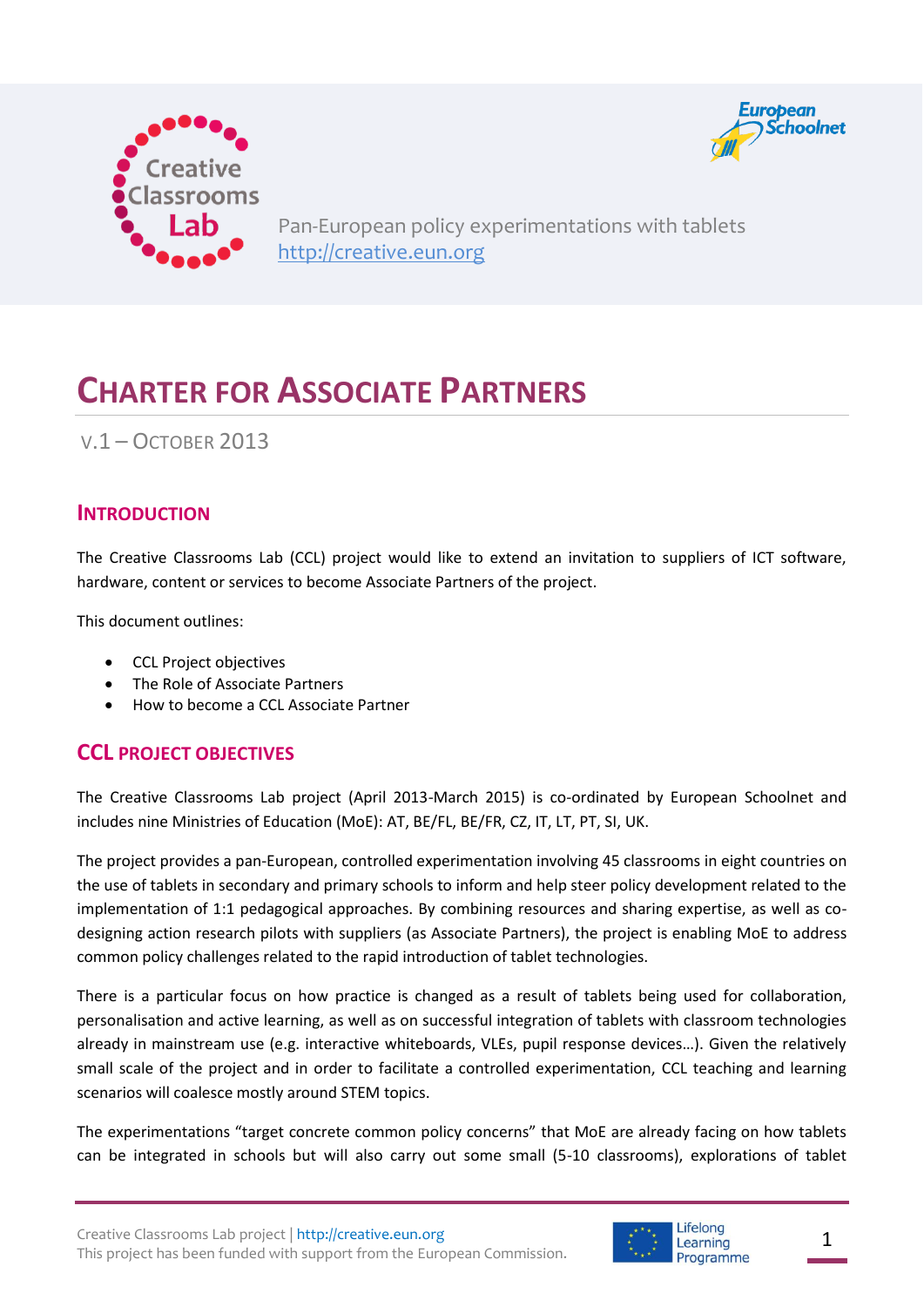integration with emerging technologies (e.g. Cloud computing). The latter experimentations can be regarded more as a 'proof of concept' but will ensure that MoE also begin to address future policy challenges that are likely to exist by the end of the project, as well as more immediate concerns regarding tablet integration.

The specific objectives of the project are to:

1. Develop innovative teaching/learning scenarios involving the use of tablets in and out of school by focusing on what is possible using 1:1 computing paradigms that have the potential to be mainstreamed during the project timeframe.

2. Develop a number of 'leading-edge' scenarios that can be validated in a smaller number of classrooms as a 'proof of concept' of how tablets can be integrated with emerging technologies that may be a number of years away from widespread adoption in Europe's classrooms.

3. Design and run a number of classroom pilots in a controlled environment as "policy experimentations" based on these scenarios with a representative sample of teachers and pupils drawn from 45 classrooms in eight countries.

4. Observe, document and report on innovative use of tablets by teachers and pupils involved in these policy experimentations, with a particular focus on how tablets support collaboration, personalisation and active learning in creative classrooms.

5. Draw lessons from these policy experimentations in order:

5.1 To provide guidelines, examples of good practice and a course for schools wishing to include tablets as part of their ICT strategy.

5.2 To support capacity building within MoE and encourage them to introduce changes in their education systems in order to mainstream and foster large-scale implementation of the innovative practice identified in the project's creative classrooms.

## **ROLE OF ASSOCIATE PARTNERS**

The CCL project enables organisations to participate as unfunded Associate Partners, although organisations invited to participate in this way do not have any voting rights or rights to participate in formal meetings of the project.

CCL project partners are particularly interested in working with ICT suppliers as Associate Partners that have a clear pedagogical vision of how the use of tablets both in and out of school can add value to 1:1 computing approaches.

As a project where MoE are involved in policy experimentations related to the deployment and use of what are still relatively new devices in schools, it is important that CCL participating classrooms are adequately equipped with tablets at the start of the project and that the technology can be updated and refreshed to keep pace with market developments. The CCL project, therefore, is looking to work with ICT suppliers that can help provide the validation pilots with access to the latest hardware, software, content and services and which can also work with MoE on some 'proof of concept' tablet scenarios. These more advanced tablet scenarios could include

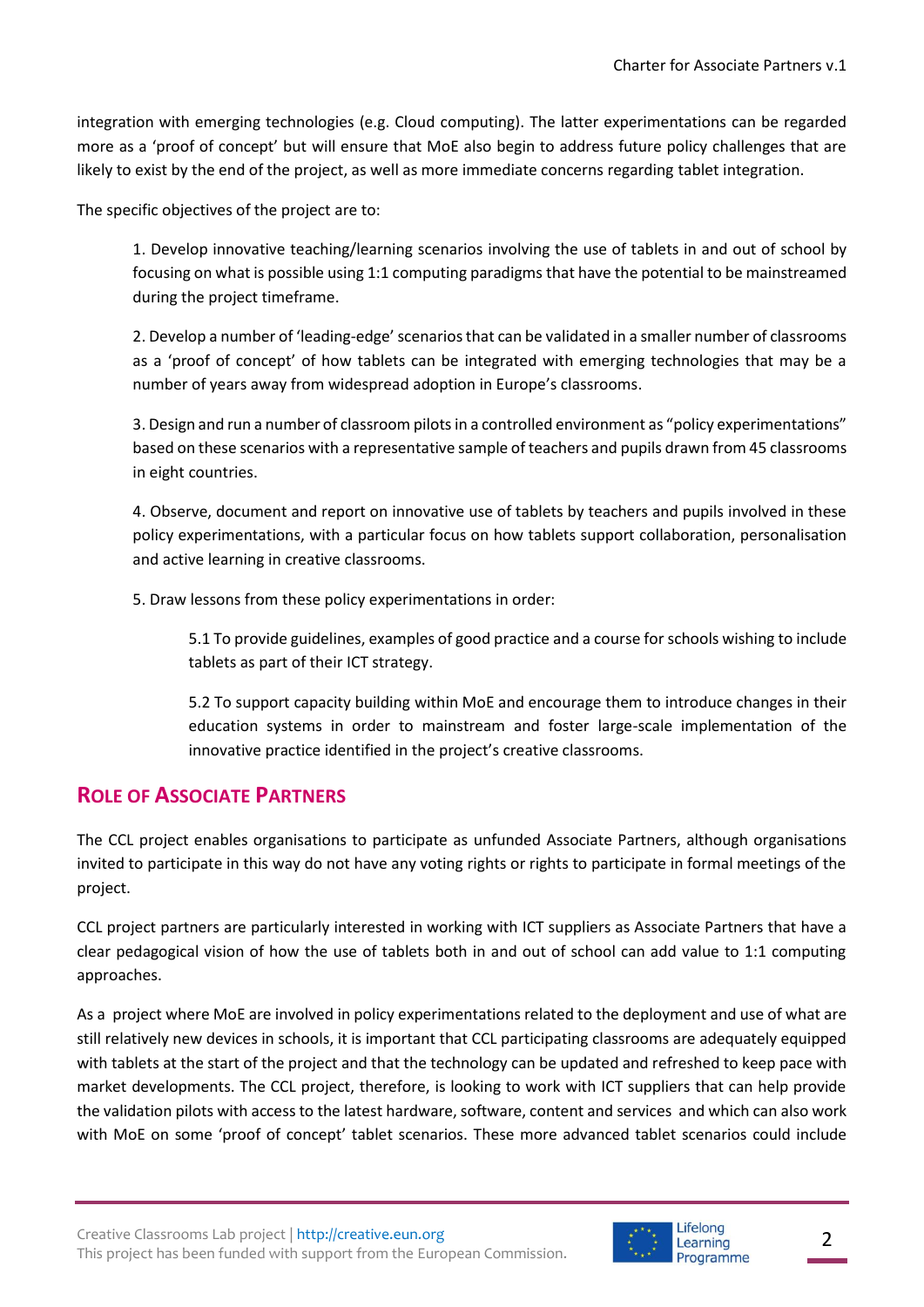smaller validation pilots with 5-10 schools in a small number of countries, rather than all 45 schools in the CCL network.

The benefits for CCL Associate Partners include having opportunities to:

- Work with 9 Ministries of Education to understand and assess:
	- the challenges faced by schools deploying tablets
	- the impact of tablets in a fast moving market
	- how tablets support new paradigms: 1:1 computing, flipped classroom, BYOD, etc.
	- how MoE are developing their tablet deployment strategies
- Propose specific tablet scenarios and ideas for tablet policy experimentations to Ministries of Education; these can include 'proof of concept' tablet scenarios to be validated with a small number of schools.
- Supply technology, content or services at their own expense that can be used and validated by the pan-European network of schools in the project.
- Have early access to CCL research findings.
- Contribute to the development of a training course for teachers on tablets; this will be made available under an open licence (Creative Common Attribution-ShareAlike 3.0 unported licence) that allows it to be adapted and reused.
- Participate in a Creative Classrooms Lab capacity building workshop involving Ministries of Education in month 24.
- Engage with an online teachers' community of practice.
- Be recognised as an Associate Partner on the CCL website and promotional materials.
- Co-design and run a customised pilot with some CCL schools in parallel to the project (funding for this needs to be provided by the ICT supplier).

## **HOW TO BECOME A CCL ASSOCIATE PARTNER**

- 1. To become a CCL Associate Partner, ICT suppliers must agree to abide by the EUN Partnership *Working With Sponsors: Code of Practice* and the *Ingenious code: school-industry collaboration* that are provided to interested companies along with this document.
- 2. ICT suppliers expressing an interest in joining the project as an unfunded Associate Partner will be provided with information on the CCL tablet scenarios and further information on the project work plan and timetable.
- 3. A meeting or conference call will be arranged with EUN Partnership aisbl to discuss the contribution that the company can make to the project and how it would like to participate.
- 4. Following this discussion, European Partnership aisbl will send the company a template (Associate Partner Contribution) summarising what has been agreed. This will include details of any hardware, software, content or services being provided to schools in the project and the terms on which this will be supplied.
- 5. Once this document has been reviewed and agreed by the company, it will be circulated to MoE that are partners in the CCL project in order to determine their level of interest in what the company proposes.